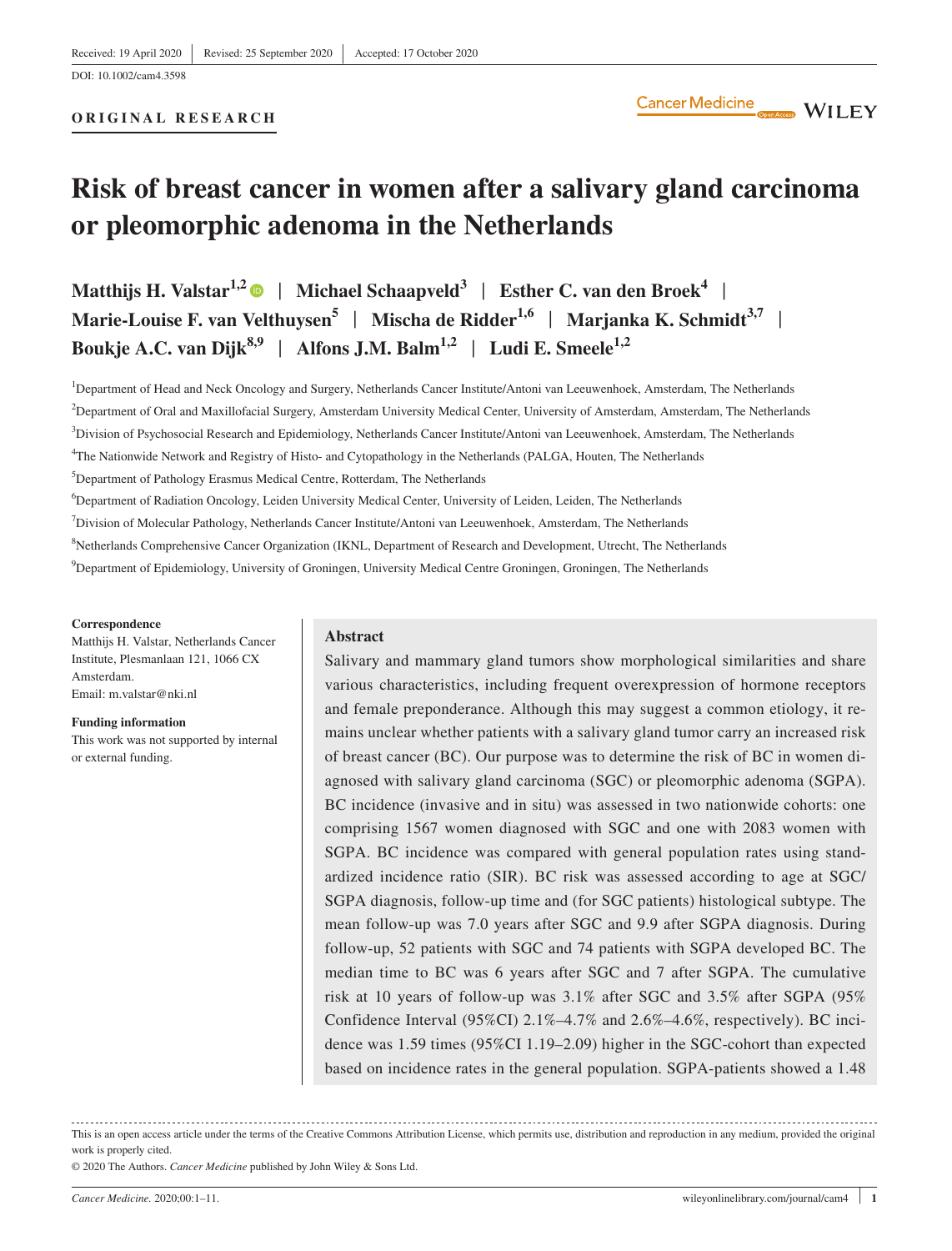times (95%CI 1.16–1.86) higher incidence. Women with SGC or SGPA have a slightly increased risk of BC. The magnitude of risk justifies raising awareness, but is no reason for BC screening.

**KEYWORDS**

breast cancer, cancer risk factors, estrogen, head and neck cancer, pleomorphic adenoma, salivary gland cancer

# **1** | **INTRODUCTION**

Major salivary gland cancer (SGC) and salivary gland pleomorphic adenoma (SGPA) together constitute almost three quarters of all salivary gland tumors, and have a yearly incidence of respectively 0.7 and 4.9/100,000 person-years in the Netherlands (European Standardized Rate).<sup>1,2</sup> Benign salivary gland tumors occur 6–7 times more frequently than malignant tumors and the SGPA, which accounts for two thirds of all benign salivary gland tumors, may occasionally show malignant transformation. $2-6$ 

Salivary and mammary gland tumors show morphological similarities and salivary gland-like type tumors have been described in the breast.<sup>7–11</sup> They also share other characteristics, including frequent overexpression of hormone receptors and in some histologies a female preponderance, most consistently in salivary gland adenoid cystic carcinoma and  $SGPA.$ <sup>1–3,12–16</sup>

Whereas the larger amount of glandular breast tissue (next to hormonal, lifestyle, and genetic factors) puts women at higher risk of BC than men, gland volume does not explain the higher risk of a salivary gland tumor in women, since there are no gender differences in salivary gland size.<sup>17</sup> Differential attitudes toward physical appearance or towards medical attention seeking behavior between males and females are unlikely to play a major role in explaining gender variation in incidence of SGC and SGPA, due to visibility of the tumor.<sup>18-20</sup>

Although the similarities may suggest a common etiology, it remains uncertain whether patients with a salivary gland tumor carry an increased risk of breast cancer (BC). Literature is inconclusive regarding whether risk is increased, and if so, to what extent and in which patients. A previous salivary gland tumor as a risk factor for BC has been reported in the literature, but studies are ambiguous, possibly due to the variation in sample size and inclusion criteria.21–28 Support for a hormonal component in salivary gland cancer risk was earlier reported in an epidemiological study, and a hormonal influence could also have played a role in the recently reported higher risk of SGC in women after BC.<sup>29,30</sup>

The objective of this study was to determine whether women diagnosed with a SGC or SGPA have an increased risk of developing BC in two nationwide population-based cohorts with long term follow-up and complete cancer incidence data.

## **2** | **MATERIALS AND METHODS**

### **2.1** | **Cohorts**

To assess the association between salivary gland tumors and BC risk in women, we used two nationwide Dutch registries. The Netherlands cancer registry (NCR) was used to establish a cohort including all incident malignant major salivary gland tumors (ICD-O-3 codes: C07: Parotid; C08: other and unspecified major salivary gland), diagnosed in the Netherlands between 1 January 1989 and 31 December 2014, without limitations regarding inclusion by age or previous other malignancies. All subsequent ductal in situ as well as invasive first BCs, registered in the NCR, which occurred until 31 December 2014 in this cohort were identified. The NCR receives its data mainly from the nationwide histopathology and cytopathology network and archive in The Netherlands (PALGA- in Dutch: Pathologisch Anatomisch Landelijk Geautomatiseerd Archief), but also from hospital discharge diagnosis registries (e.g. patients with a clinically or radiologically diagnosed SGC, who did not undergo biopsy or surgical treatment). Vital status and in situ and invasive breast cancer incidence were complete until 31 December 2014. Treatment details were reported and usually included surgery with post-operative radiotherapy in selected cases. The latter typically consists of external beam radiotherapy, which is usually up to 70 Gray (Gy) on the tumor and 50 Gy on the neck, and has a horizontal direction and stays above the clavicle. For the SGPA cohort, we selected all women from a previously established SGPA cohort that included all Dutch pathologically confirmed incident SGPA diagnoses in the PALGA registry between 1 January 1992–31 December 2012 with (for logistical reasons to reduce the size of the  $\text{cohort}$ ) a 5-year interval.<sup>2</sup> Therefore, all included SGPA patients were from the years 1992, 1997, 2002, 2007, and 2012. PALGA records all cytological and histological diagnoses, including those of benign diseases like SGPA,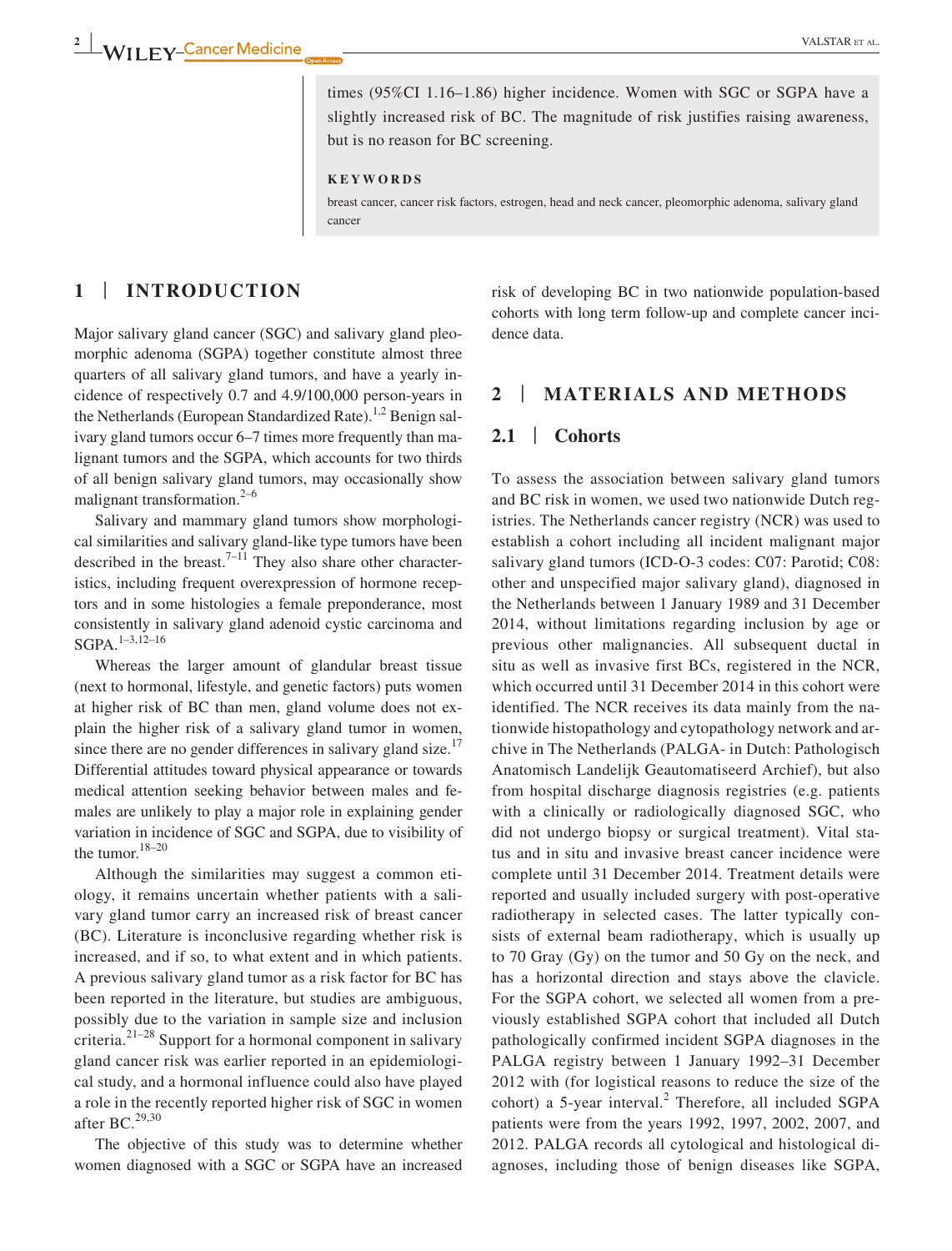and has complete coverage of the Netherlands since 1991. PALGA is one of only a few national registries worldwide that include benign tumors, which allowed establishing our nationwide SGPA cohort.<sup>2,3</sup> The Palga registry does not contain standardized information on therapy. However, all patients in this cohort had a histological diagnose, thus had surgery. Radiotherapy is typically applied in selected recurrent SGPA cases. All subsequent DCIS as well as all invasive first BCs, registered in PALGA, which occurred until 31 December 2013 in this cohort were identified. Basal cell carcinoma and melanoma of the breast were excluded. Patients with BC before SGC or SGPA were excluded as well.

# **2.2** | **Statistical analysis**

Time at risk started at date of SGC or SGPA diagnosis. For SGC follow-up ended at the date of BC diagnosis, death, emigration, or last follow-up, whichever came first. In SGPA patients, the expected number of cases and cumulative risk of BC were based on the cumulative follow-up time. Since vital status is not registered in the PALGA registry, mortality among SGPA patients was imputed using gender-, age-, and calendar-year specific life-tables for the Dutch population, generating 50 imputed datasets, under the assumption that SGPA patients, as SGPA is a benign disease, had a similar life expectancy as the Dutch general population. Estimated cumulative risks and standard errors in each imputed dataset were subsequently pooled using Rubin's rule.

Expected BC incidence in the SGC cohort was estimated using the Hakulinen method.<sup>31</sup> The Standardized Incidence Ratio (SIR) was calculated as the ratio between the observed and expected number of BC cases in both the SGC-cohort and the SGPA-cohort. In order to compare the observed BC incidence in our study population with the BC incidence among Dutch females from the general population, we used external reference rates. Using age-specific (5-year age groups) and calendar-year specific BC incidence rates for the Dutch female population, we calculated the number of BCs we could have expected if our cohort would have had the same age-specific BC incidence as the general population, based on the number of person-years of follow-up our women accrued in each 5-year age group during each year of follow-up. This method of using external data as reference data has been extensively used previously.<sup>32</sup> Thus, the number of BC cases in both the SGC-cohort and the SGPA-cohort are compared with BC cases in a contemporized follow-up period in contemporized age categories, in the Dutch population.

As a sensitivity analysis, the SIR was also determined for BCs occurring  $\geq$ 3 months after the index salivary gland tumor, thereby excluding potential synchronous BC. In this analysis time at risk started at 93 days after SGC or SGPA

VALSTAR ET AL. **2008 AND THE SETAR ET AL. 30 AND THE SETAR ET AL. 30 AND THE SETAR ET AL. 30 AND THE SETAR ET AL. 30 AND THE SETAR ET AL. 30 AND THE SETAR ET AL. 30 AND THE SETAR ET AL. 30 AND THE SETAR ET AL** 

diagnosis. Also, as a sensitivity analysis risk of invasive and in situ BC was evaluated separately. BC risk was also assessed and stratified for SGC/ SGPA age, follow-up time and (in SGC patients) histological subtype. For SGC patients the 5 and 10-year survival after BC was calculated, with a subgroup analysis for patients younger than 65 years. The 95% confidence intervals (95%CI) were calculated assuming a Poisson distribution for the observed number of events. Tests for homogeneity and trend of SIRs were performed using Poisson regression models based on collapsed person-time data. Statistical analysis was performed using STATA 13 (StataCorp LP).

## **3** | **RESULTS**

Our study included 3650 women: 1567 women with SGC and 2083 women with SGPA, translating into a yearly mean of 60 and 417 women respectively (Table 1; Table S2). The overall median age at diagnosis of the salivary gland tumor was 56 years (IQR 45–68). The median follow-up was 7 years (IQR 2–12) after SGC. The median follow-up after an SGPA diagnosis was 6 years (IQR 2–16). During follow-up 52 SGC patients developed BC, of whom 46 (88%) had invasive and 6 (12%) in situ BC (Table 2; Table S3). Of the SGPA patients 74 developed BC, of whom 68 (92%) had invasive and 6 (8%) in situ BC. Overall, the median age at BC diagnosis was 63 years (IQR 51–74). The median interval between salivary gland tumor and BC diagnosis was 6 years in SGC (range 0–24; IQR 3–9) and 7 years (range 0–20; IQR 3–11) in SGPA. In SGC patients, the 5- and 10-year survival rate after invasive BC was respectively 59.8% (95%CI 42.7–73.4%) and 42.0% (95%CI 24.9%–58.1%). For patients younger than 65 years, this was 78.9% (95%CI 52.4%–91.7%) and 70.1% (95%CI 40.5%–87.0%). The BC receptorstatus could be determined in most cases (Table 2).

## **3.1** | **Comparison with the general population**

The cumulative risk of BC in SGC patients was 5.3% (95% CI 3.8%–7.3%) at 10 and 8.2% (95% CI 5.8%-11.5%) at 20 years, respectively (Table 3). The comparison to the expected risk based on the general population of 2.9% at 10 years and 6.0% at 20 years (dotted line) is made in Figure 1A. The cumulative risk of BC among SGPA patients was 3.5% (95% CI 2.6%–4.6%) at 10 years and 7.2% (95% CI 5.4%–9.4%) at 20 years, respectively (Table 3). In comparison, the expected cumulative BC risk, based on age-matched incidence in the general population, was 2.2% at 10 and 5.2% at 20 years, respectively (Figure 1B). Overall, among SGC patients the incidence of BC was 1.59 times (95% CI 1.19–2.09) higher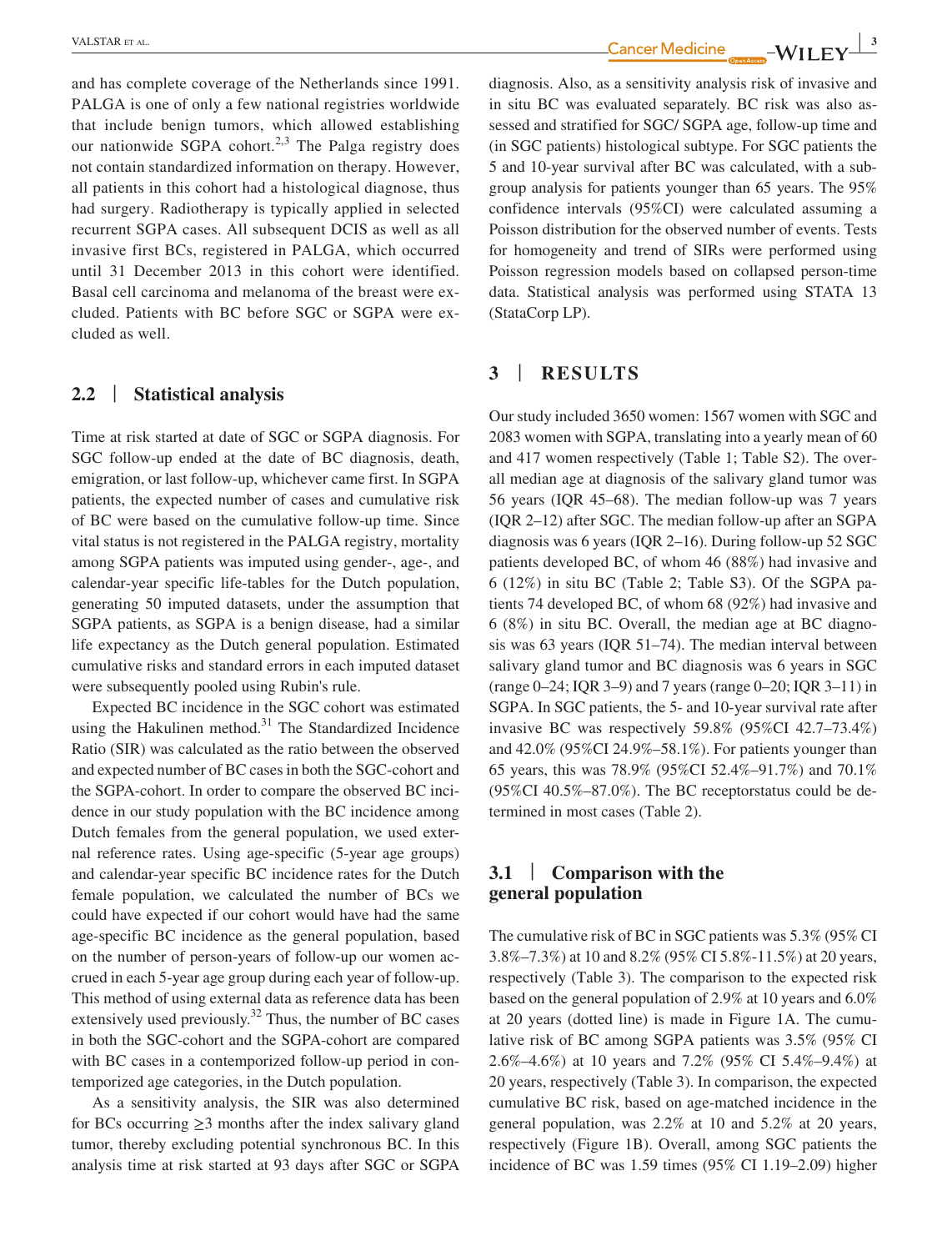**TABLE 1** Population characteristics of the salivary gland carcinoma (SGC) or salivary gland pleomorphic adenoma (SGPA) with and without *subsequent* breast cancer (BC)

|                                            | <b>SGC</b>               |                               | <b>SGPA</b>   |                      |
|--------------------------------------------|--------------------------|-------------------------------|---------------|----------------------|
|                                            | Subsequent BC $(n = 52)$ | No subsequent BC $(n = 1515)$ | $BC (n = 74)$ | no BC ( $n = 2009$ ) |
| Age at diagnosis, years <sup>b</sup> (IQR) | 57 $(49-69)$             | $63(47-75)$                   | $50(42-66)$   | $48(37-63)$          |
| Year of salivary tumor diagnose            |                          |                               |               |                      |
| 1989-1994                                  | 13                       | 282                           | 22            | 321                  |
| 1995-2004                                  | 25                       | 557                           | 37            | 746                  |
| 2005-2013                                  | 14                       | 676                           | 15            | 942                  |
| Histology SG tumor <sup>a</sup> , N(%)     |                          |                               |               |                      |
| Adenoid cystic ca.                         | 9(17.3)                  | 305(20.1)                     |               |                      |
| Muco-epidermoid ca.                        | 9(17.3)                  | 227(15)                       |               |                      |
| Acinic cell ca.                            | 9(17.3)                  | 263 (17.4)                    |               |                      |
| Ca. ex Pleomorphic Adenoma                 | 6(11.5)                  | 106(7)                        |               |                      |
| Adenocarcinoma., NOS                       | 7(13.5)                  | 204(13.5)                     |               |                      |
| Squamous cell ca.                          | 2(3.8)                   | 95(6.3)                       |               |                      |
| Myo-epithelial ca.                         | 4(7.7)                   | 95(6.3)                       |               |                      |
| Salivary duct ca.                          | 1(1.9)                   | 29(1.9)                       |               |                      |
| Other salivary gland ca.                   | 5(9.6)                   | 190(12.5)                     |               |                      |
| Pleomorphic adenoma                        |                          |                               | 74 (100)      | 2009 (100)           |
| Stage, N (%)                               |                          |                               | NA            | <b>NA</b>            |
| $\rm I$                                    | 15(28.8)                 | 436 (28.8)                    |               |                      |
| $\rm II$                                   | 10(19.2)                 | 226 (14.9)                    |               |                      |
| $\rm III$                                  | 4(7.7)                   | 163(10.8)                     |               |                      |
| IV                                         | 5(9.6)                   | 328 (21.7)                    |               |                      |
| Unknown/unavailable                        | 18 (34.6)                | 362 (23.9)                    |               |                      |
| Treatment SG tumor N (%)                   |                          |                               |               |                      |
| Surgery with radiotherapy                  | 27(51.9)                 | 881 (58.2)                    | 74 (100.0)    | 2083 (100)           |
| Surgery only                               | 13(25)                   | 359 (23.7)                    |               |                      |
| Radiotherapy only                          | 3(5.8)                   | 91(6)                         |               |                      |
| No therapy                                 | 3(5.8)                   | 76(5)                         |               |                      |
| Surgery+radiotherapy+other                 | 5(9.6)                   | 41(2.7)                       |               |                      |
| Other                                      | 0(0)                     | 42(2.8)                       |               |                      |
| Unknown/unavailabe                         | 1(1.9)                   | 25(1.7)                       |               |                      |

Abbreviation: NA, not applicable.

a Histology ICD-O 3.1 Codes are shown in Table S2.

<sup>b</sup>Median.

than expected based on general population rates. BC incidence was 1.48 times (95% CI 1.16–1.86) higher than expected among SGPA patients. The SIRs when risk of DCIS and invasive BC in the SGC-cohort were estimated separately were similar (SIR 1.86 for in situ BC; 95% CI 0.68–4.04 and SIR 1.57 for invasive BC; 95% CI 1.14–2.09, respectively). SIRs for BC (invasive or in situ) did not vary with age at SGC diagnosis (SIR <50 years: 1.54, 95% CI 0.79–2.68; SIR 50–69 years: 1.69, 95% CI 1.10–2.48; SIR ≥70 years: 1.48, 95% CI 0.81–2.49, p-heterogeneity = 0.91) nor did they change with follow-up duration (SIR <10 years: 1.76, 95% CI 1.28–2.38; SIR 10–19 years: 0.92, 95% CI 0.37–1.89; SIR  $≥$ 20 years: 2.70, 95% CI 0.56–7.90, p-heterogeneity = 0.19) or histological SGC subtype (Table 3). For SGPA patients, BC incidence did neither vary with age at SGPA diagnosis nor with follow-up duration. A sensitivity analysis, showed similar risks after exclusion of synchronous BC ( $n = 4$ ), defined as all BC diagnosed <3 months after the salivary gland tumor diagnosis; the SIR was 1.57; (95% CI 1.14–2.09) for SGC and 1.33 (95% CI 1.04–1.64) for SGPA, respectively.

In the SGC-cohort, the absolute excess risk (AER) of DCIS and invasive BC combined was 17.7, in other words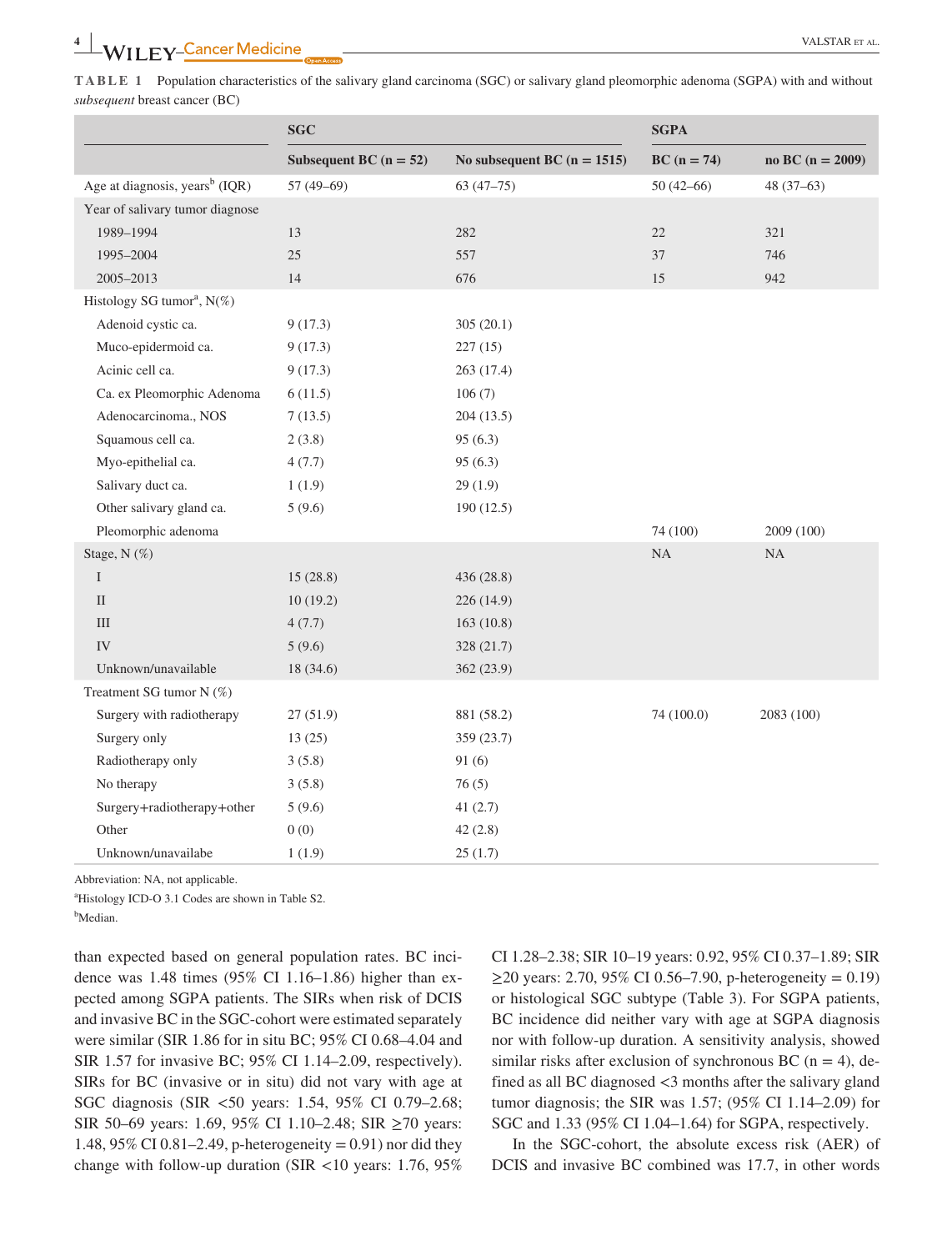| TABLE 2 | Breast cancer (BC) histology and receptor status of              |
|---------|------------------------------------------------------------------|
|         | patients with a salivary gland carcinoma (SGC) or salivary gland |
|         | pleomorphic adenoma (SGPA) and <i>subsequent</i> BC              |

|                                    | <b>BC</b> after SGC<br>$(n = 52)$ | <b>BC</b> after SGPA<br>$(n = 74)$ |
|------------------------------------|-----------------------------------|------------------------------------|
| Year of BC diagnose, $N(\%)$       |                                   |                                    |
| 1989-1994                          | 2(3.8)                            | 23(31.1)                           |
| 1995-2004                          | 11(21.2)                          | 37(50)                             |
| 2005-2014                          | 39(75)                            | 14 (18.9)                          |
| Age at diagnosis                   |                                   |                                    |
| Median, years (IQR)                | $64(57-76)$                       | $61(50-69)$                        |
| < 50                               | 6(11.5)                           | 17(23)                             |
| $50 - 69$                          | 25(48.1)                          | 38 (51.4)                          |
| >70                                | 21(40.3)                          | 19(25.7)                           |
| Histology BC <sup>a</sup> , N (%)  |                                   |                                    |
| Invasive carcinoma                 |                                   |                                    |
| Lobular carcinoma                  | 6(11.5)                           | 5(6.7)                             |
| Ductal/Adeno                       | 39(75)                            | 57 (77)                            |
| carcinoma                          |                                   |                                    |
| Other BC (e.g. undiff.<br>$/$ NOS) | 1(1.9)                            | 6(8.1)                             |
| In situ carcinoma                  |                                   |                                    |
| <b>DCIS</b>                        | 6(11.5)                           | 6(8.1)                             |
| Receptor status, $N$ (%)           |                                   |                                    |
| $ER+^b$                            | 28(53.8)                          | 51 (68.9)                          |
| $ER-$                              | 8 (15.4)                          | 11(14.9)                           |
| ER unknown                         | 16(30.8)                          | 12(16.2)                           |
| $PR + c$                           | 22(42.3)                          | 39(52.7)                           |
| $PR-$                              | 11(21.2)                          | 19(25.7)                           |
| PR unknown                         | 19(36.5)                          | 16(21.6)                           |
| $Her2neu+d$                        | 6(11.5)                           | 8(10.8)                            |
| Her2neu-                           | 14(26.9)                          | 40(54.1)                           |
| Her2neu unknown                    | 32(61.5)                          | 26(35.1)                           |

Abbreviation: NA, not applicable.

a Histology ICD-O 3.1 Codes are shown in Table S3.

b Estrogen receptor.

c Progesteron receptor.

d Human Epidermal growth factor Receptor 2.

17.7 excess BC for every 1000 women, each followed for 10 years. In the SGPA-cohort the AER was 12.8 per 10,000 person-years.

# **4** | **DISCUSSION**

In this large and nationwide study with long-term complete follow-up, including 3650 women diagnosed with SGC and SGPA, the risk of developing a subsequent BC is moderately

**TALSTAR** ET AL. **STAR** ET AL. **5** 

increased. This roughly 50% higher relative risk of BC can be better interpreted by mentioning absolute numbers in an example. For a 50-year-old woman, the risk to develop breast cancer in the next 10 years (until the age of 60) equals  $2.9\%$ <sup>33</sup> After a previous diagnosis with SGC or SGPA, this risk would be 4.3%.

In contrast to many previous studies on BC risk after a salivary gland tumor, the nationwide cohorts used in our study either consisted solely of malignant or of benign tumors. The high number of patients allowed unbiased estimation of relative and absolute risk in both type of lesions and gave rise to the possibility of subgroup analysis.

The lower age at diagnosis of second tumors in the SGPAcohort compared to the SGC-cohort (Table 2), was in line with the lower age of the SGPA patients and earlier publications.1,2 The increased BC risk after SGC or SGPA did not vary much with age at index tumor diagnosis nor with SGC histological subtype. The finding of an increased risk in patients diagnosed with  $BC \ge 3$  months after the salivary gland tumor, showed that the increased BC incidence was not likely based on surveillance bias caused by diagnostic evaluation of the index tumor.

Results of previous studies varied from no risk increase upto 8-fold increased risks (Table 4). Many of these studies had methodological shortcomings which made comparison and generalization of these results difficult.<sup>21-28</sup> For instance, most studies did not provide a confidence interval for the risk estimates presented.23–26,28 The completeness of follow-up may have been a problem in single institution cohorts.<sup>21,22,28</sup> Missing a diagnosis of even one patient with a second primary BC, would have had a substantial negative impact on the estimated risk in these cohorts which included between 4 and 15 BC cases each. Also, there could be a referral bias in comprehensive cancer centers, because of inclusion of a higher proportion of patients with second or multiple primaries. Variation in BC incidence between the USA and Europe unlikely explains the high risk in two American studies.<sup>21,26</sup> Additionally, BC incidence rates in the SEER registry are generally lower than in European populations.<sup>34</sup> A later conducted population based SEER study could not confirm the reported higher BC risk after an earlier SGC (SIR 1.07; 95% CI 0.72–1.53).<sup>27</sup> This absence of an increased risk could have been caused by differences in inclusion, by including lesions of undefined histology (overall 25%) as a first tumor. These could have been metastases of, for example, squamous cell carcinoma of the skin of the face or skull to the parotid, which could have attenuated a higher risk of BC.

The increased risk of BC after a salivary gland tumor in our nationwide cohorts, is of similar magnitude as some of the known risk factors, such as alcohol intake or use oral contraceptives (Table S1) and is remarkable. It could theoretically be caused by several mechanisms.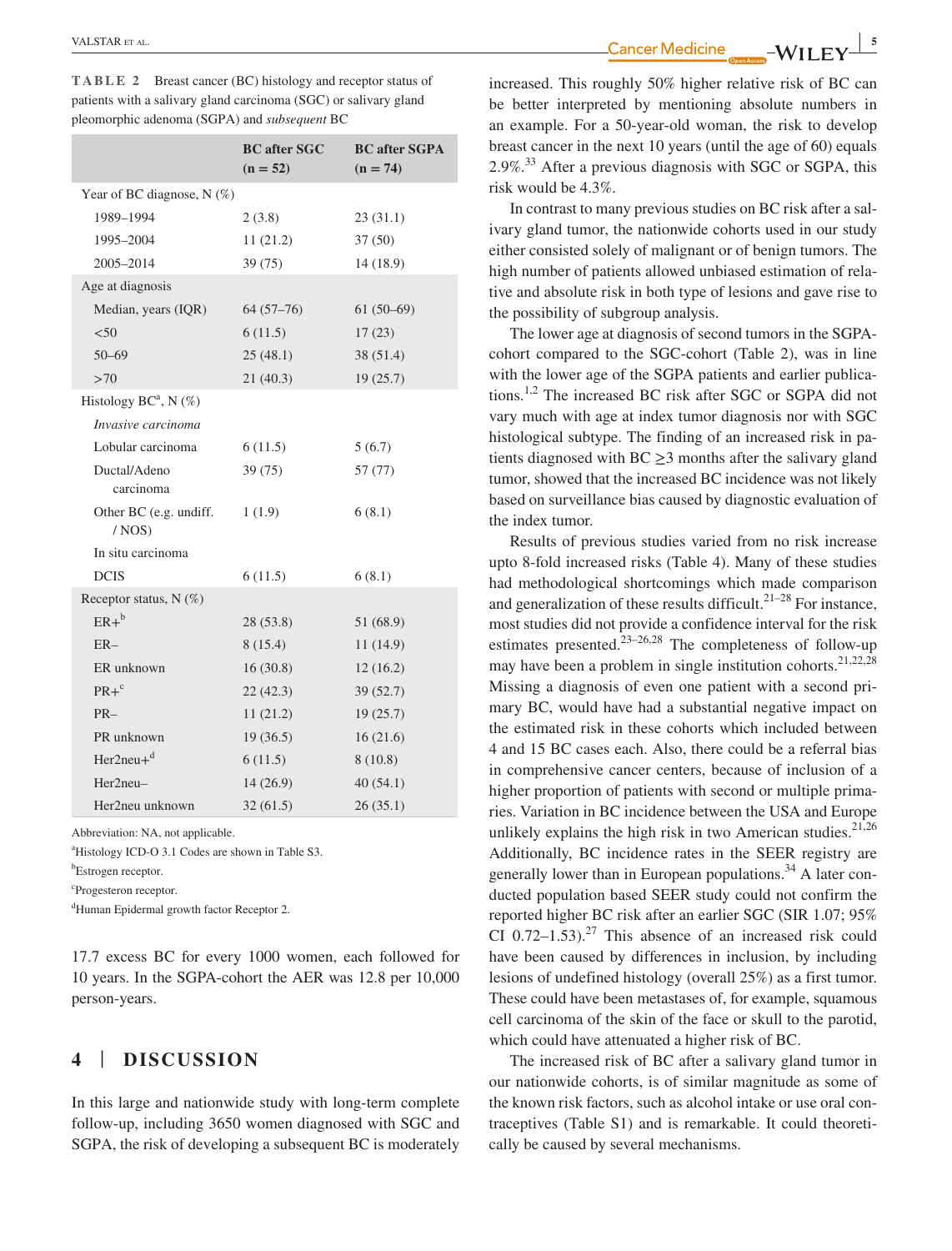| gland pleomorphic adenoma (SGPA)     |                      |                 |            |               |            |                                          |                       |                              |                  |               |                           |                                                             |
|--------------------------------------|----------------------|-----------------|------------|---------------|------------|------------------------------------------|-----------------------|------------------------------|------------------|---------------|---------------------------|-------------------------------------------------------------|
|                                      | <b>SGC</b>           |                 |            |               |            |                                          | SGPA                  |                              |                  |               |                           |                                                             |
|                                      | Events<br><b>SGC</b> | Person<br>years | <b>SIR</b> | 95%CI         | <b>AER</b> | cum risk<br>20-year                      | Events<br><b>SGPA</b> | Person<br>years <sup>a</sup> | SIR <sup>b</sup> | $95\%$ CTb    | $\mathbf{AER}^\mathbf{b}$ | 20-year cum<br>$risk^b$                                     |
| $\overline{AB}$                      | 52                   | 10945           | 1.59       | $1.19 - 2.09$ | 17.7       | 8.2%                                     | $\overline{7}$        | 18852                        | 1.48             | $1.16 - 1.86$ | 12.8                      | 7.2%                                                        |
|                                      |                      |                 |            |               |            |                                          |                       |                              |                  |               |                           |                                                             |
| Age (years)                          |                      |                 |            |               |            |                                          |                       |                              |                  |               |                           |                                                             |
| $\leqslant$                          | 12                   | 4369            | 1.54       | $0.79 - 2.68$ | 9.6        | $3.2\%$                                  | 36                    | 10797                        | 1.85             | $1.30 - 2.56$ | 15.3                      | 6.7%                                                        |
| $50 - 69$                            | 26                   | 4056            | 1.69       | $1.10 - 2.48$ | 26.2       | $12.4\%$                                 | 25                    | 6222                         | 1.06             | $0.69 - 1.57$ | 2.4                       | $6.4\%$                                                     |
| $\geq 70$                            | $14$                 | 2520            | 1.48       | $0.81 - 2.49$ | 18.1       | $16.2\%$                                 | 13                    | 1833                         | $1.87\,$         | $1.00 - 3.20$ | 33.1                      | $11.5\%$                                                    |
| P-heterogeneity                      |                      |                 | 160        |               |            |                                          |                       |                              | 0.07             |               |                           |                                                             |
| Follow-up (years)                    |                      |                 |            |               |            |                                          |                       |                              |                  |               |                           |                                                             |
| $\leq 10$                            | 42                   | 8229            | 1.76       | $1.27 - 2.38$ | 7.8        | $\stackrel{\triangle}{\scriptstyle\sim}$ | 53                    | 13720                        | 1.56             | $1.17 - 2.04$ | 13.9                      | $\stackrel{\displaystyle\triangle}{\displaystyle\triangle}$ |
| $10 - 19$                            | $\overline{ }$       | 2421            | 0.92       | $0.37 - 1.89$ | $-2.6$     | $\mathop{\mathsf{NA}}$                   | $\overline{21}$       | 4896                         | 1.39             | $0.86 - 2.12$ | $12.0\,$                  | $\lesssim$                                                  |
| $\geq 20$                            | $\tilde{\xi}$        | 296             | 2.70       | $0.56 - 7.90$ | 64.0       | $\mathop{\mathrm{NA}}$                   | $\circ$               | 235                          | $\circ$          | $0 - 4.31$    | $-36.5$                   | $\stackrel{\Delta}{\simeq}$                                 |
| P-trend                              |                      |                 | 0.48       |               |            |                                          |                       |                              | 0.37             |               |                           |                                                             |
| Histology                            |                      |                 |            |               |            |                                          |                       |                              |                  |               |                           |                                                             |
| Adenoid cystic carcinoma             | Ō                    | 2659            | 1.18       | $0.54 - 2.23$ | 5.0        | $6.1\%$                                  |                       |                              |                  |               |                           |                                                             |
| Muco-epidermoid<br>carcinoma         | Q                    | 1868            | 1.96       | $0.90 - 3.72$ | 23.6       | $7.0\%$                                  |                       |                              |                  |               |                           |                                                             |
| Acinic cell carcinoma                | Q                    | 2393            | 1.40       | $0.64 - 2.65$ | $10.7\,$   | 5.5%                                     |                       |                              |                  |               |                           |                                                             |
| Carcinoma ex pleiomorphic<br>adenoma | $\circ$              | 751             | 2.33       | $0.86 - 5.08$ | 45.7       | $8.9\%$                                  |                       |                              |                  |               |                           |                                                             |
| Adenocarcinoma, nos                  | 7                    | 1246            | 1.66       | $0.67 - 3.43$ | 22.4       | $13.2\%$                                 |                       |                              |                  |               |                           |                                                             |
| Carcinoma, other                     | 12                   | 2028            | 1.68       | $0.87 - 2.93$ | 23.9       | $13.1\%$                                 |                       |                              |                  |               |                           |                                                             |
| P-heterogeneity                      |                      |                 | 0.81       |               |            |                                          |                       |                              |                  |               |                           |                                                             |
| Abbreviation: NA, not applicable.    |                      |                 |            |               |            |                                          |                       |                              |                  |               |                           |                                                             |

 $\overset{6}{\blacksquare}$  **WIIFY** Cancer Medicine  $\qquad \qquad \square$ 

<sup>a</sup>Average number of person-years over 50 imputed datasets.

 $\,^{\text{a}}$ Average number of person-years over 50 imputed datasets.<br> $\,^{\text{b}}$ SIR, AER, cumulative risks and confidence intervals based on pooled estimates. bSIR, AER, cumulative risks and confidence intervals based on pooled estimates.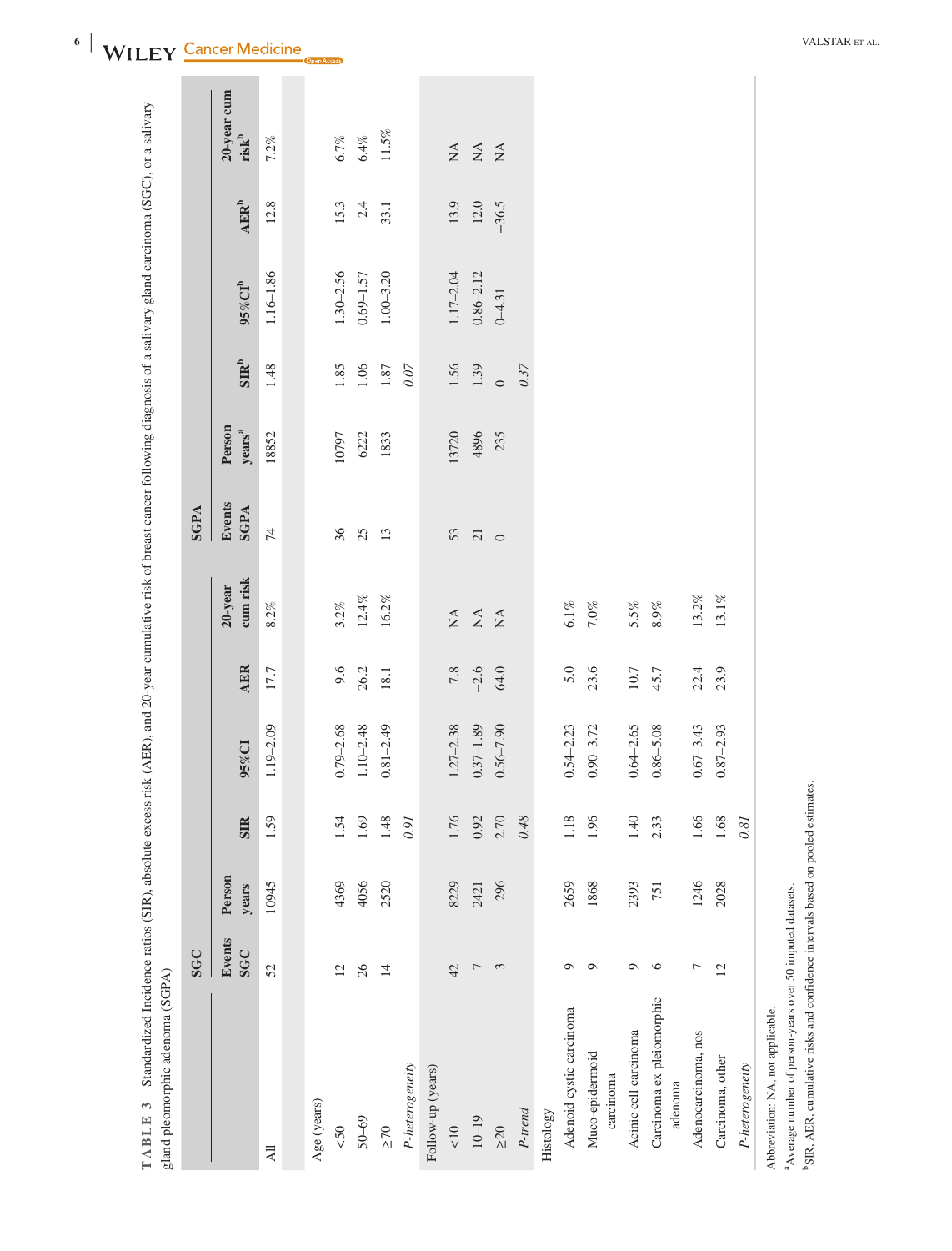

**FIGURE 1** The cumulative risk of in situ and invasive breast cancer over a 20-year period is increased after both salivary gland cancer (A) and pleomorphic adenoma (B), compared to the background population (dotted line)

# **4.1** | **Common endocrine mechanism and common environmental / lifestyle factors**

A positive association between (high levels of) endogenous estrogens or estrogen exposure and risk of various female cancers (breast, ovarian and endometrial cancer) has been consistently described in the epidemiological literature.<sup>35–38</sup> Estrogens are thought to cause this increased cancer risk via cell proliferation, DNA-damage (as a result of estradiol metabolism to genotoxic metabolites) and inhibition of cell repair mechanisms.39 Estrogen exposure may have similar effects on salivary glandular tissue, which also expresses estrogen receptors. It could therefore be that women with high endogenous estrogen levels (e.g. in post-menopausal high BMI) or exposure (e.g. in postmenopausal hormone replacement therapy or use of oral contraceptives) have an increased risk of SGC or SGPA.40–44 If estrogen indeed has an effect on both risk of SGC and risk of SGPA, this could also explain the reported female preponderance of SGC and SGPA. In the literature, generally only a small portion of salivary gland tumors show ER-overexpression based on immunohistochemistry, possibly because mainly  $ER-\alpha$  and not  $ER-\beta$  expression status has been assessed.<sup>45–51</sup> Nevertheless, although ER- $\beta$ expression in salivary gland tumors was only reported in a limited number of series, ER-β was overexpressed in 27 of 38 (71%) patients in a series of adenoid cystic carcinomas and in 57 of 80 (73%) in a series of salivary duct carcinomas.<sup>16,52</sup>

In SGPA and adenoid cystic carcinoma, the slight, but relevant difference in incidence between males and females (female to male incidence ratio of 1.4:1 and 1.2:1, respectively) and the overexpression of estrogen β receptor ( $ER-β$ ), compared to normal salivary gland, may suggest a role for the proliferative influence of estrogens in tumorigenesis.<sup>2,14,53</sup> Similar considerations have been mentioned in earlier reports

**TABLE 4** A comparison of publications investigating breast cancer (BC) incidence in women after diagnosis of a salivary gland tumour (SGT)

| Ref, year          | Women $(n)$ | <b>SGT</b><br>(M/B) | <b>Years at</b><br>risk | <b>Observed BC</b> | <b>Expected BC</b> | O/E<br>(SIR) | <i>p</i> value | 95% CI        |
|--------------------|-------------|---------------------|-------------------------|--------------------|--------------------|--------------|----------------|---------------|
| $1968^{21}$        | 396         | M                   | 1652                    | $\tau$             | 0.9                | 7.8          | 0.00004        | <b>NR</b>     |
| $1969^{22}$        | 297         | M                   | 3033                    | $\overline{4}$     | 4.0                | 1.0          | <b>NA</b>      | <b>NA</b>     |
| $1972^{23}$        | 349         | M                   | 2443                    | 8                  | 4.2                | 1.9          | 0.6            | <b>NR</b>     |
| $1977^{24}$        | 453         | $M + B$             | 2315                    | 6                  | 2.6                | 2.3          | < 0.05         | NR.           |
| 1983 <sup>25</sup> | 367         | M                   | 2868                    | $\tau$             | 5.4                | 1.3          | <b>NR</b>      | $0.5 - 2.7$   |
| 1984 <sup>26</sup> | 190         | $M + B$             | 629                     | $\overline{4}$     | 0.83               | 4.8          | 0.01           | <b>NR</b>     |
| 1999 <sup>27</sup> | 1718        | $M^a$               | 10.789                  | 30                 | 28                 | 1.07         | <b>NR</b>      | $0.72 - 1.53$ |
| 2005 <sup>28</sup> | 439         | $M + B$             | 3382                    | 15                 | 5.93               | 2.5          | 0.003          | $1.4 - 4.2$   |
| Current            | 2083        | B                   | 18,852                  | 74                 | 50                 | 1.48         | <b>NR</b>      | $1.16 - 1.86$ |
| 2019               | 1567        | M                   | 10,995                  | 52                 | 32.6               | 1.59         | <b>NR</b>      | $1.19 - 2.09$ |

Abbreviations: B, benign; M, malignant; NA, not applicable; NR, not reported.

a 25% undetermined / mixed histology and 13% squamous cell carcinoma.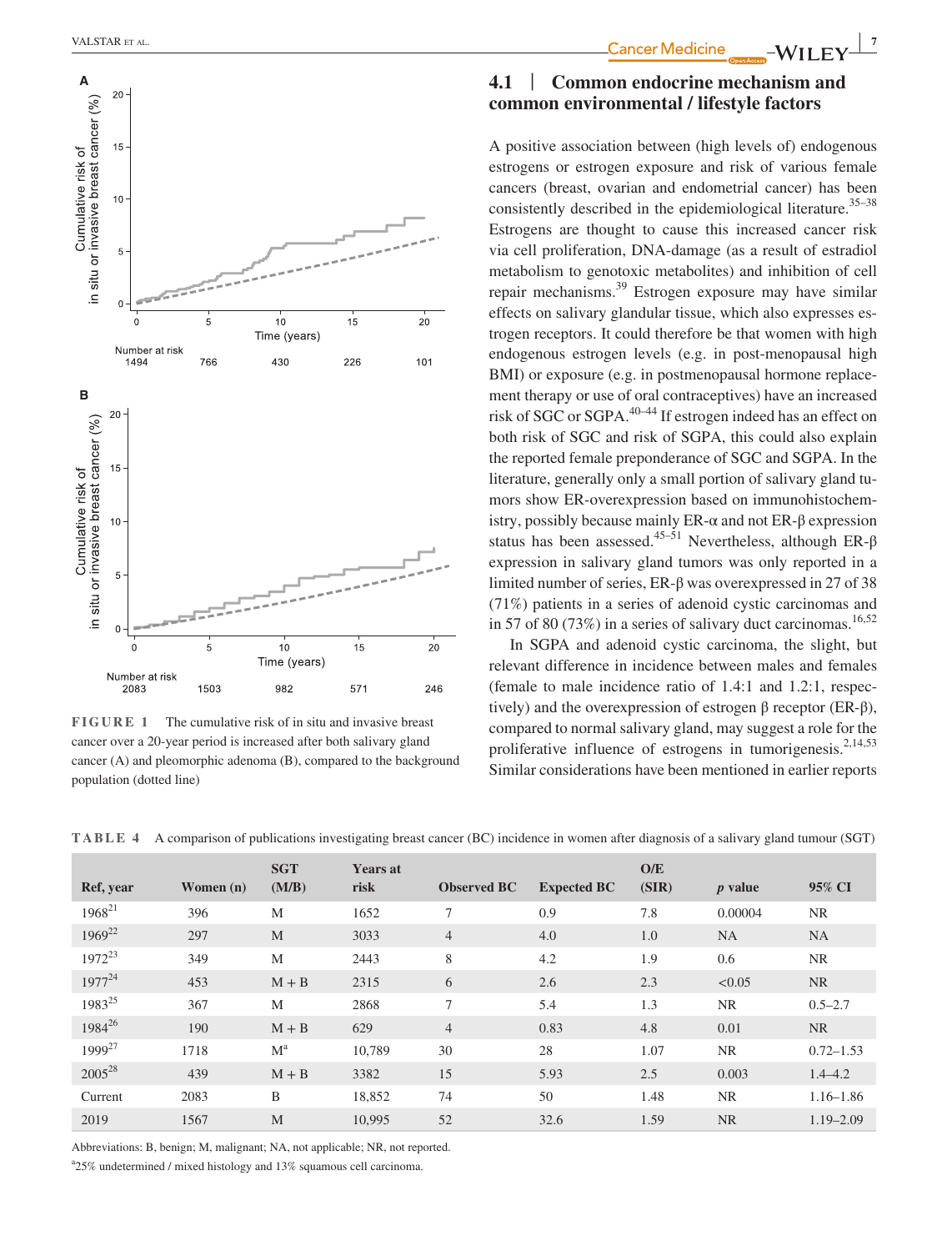of experimental anti-estrogen treatment for SGC in the literature. $8,54,55$  From the above, it could be concluded it is a realistic possibility that estrogens play a role in the association between salivary gland tumors and BC.

# **4.2** | **Salivary gland tumor treatment or metastasis**

It is unlikely that SGC of SGPA treatment contributes to an increased BC risk since locoregional treatment does not affect breast tissue. In external beam radiotherapy for SGC, the breast is not an organ at risk due to the direct dose, although scattered radiation could in theory add to the risk of primary breast cancer. This dose can be calculated.<sup>56</sup> After radiotherapy for SGC in the earlier mentioned example of a 50-year old female patient, this estimated additional lifetime risk is 0.3%, *for all cancers*. So, scattering does not contribute substantially to the risk of BC.

An increased BC risk due to SGC chemotherapy (depending on histology, but mostly cisplatin based) is not very likely.<sup>57,58</sup> Solitary metastasis of SGC to the breast is not very likely. The SGPA is known to almost never metastasize at all. Also, if there were cases, these would probably have been recorded in the pathology database or cancer registry not as BC but as metastasized salivary gland tumor.

## **4.3** | **Common genetic susceptibility**

Germline mutations that could account for the occurrence of both a salivary gland tumor and BC in the same woman have not been identified yet, and the literature on this topic is limited. One retrospective study including 5754 proven or likely carriers from 187 *BRCA1 or BRCA2* positive pedigrees, reported three SGCs.<sup>59</sup> Although the authors reported an increased SGC incidence, a 95% CI was not provided. Mersch and colleagues did not find any SGC in 1072 patients with a *BRCA1* or *BRCA2* mutation, who had received genetic counselling. $60$  In a study of 268 patients with SGPA, upon evaluation for *BRCA1*, one had a *BRCA1* mutation (who earlier also had  $BC$ ).<sup>61</sup> Other forms of genetic predisposition, that is, based on (multiple) single-nucleotide polymorphisms (SNPs) have not been reported. Although SGPA is characterized by a chromosomal translocation that causes activation of the pleomorphic adenoma gene 1 (PLAG1) on chromosome 8q12, germline mutations have not yet been identified. $62-66$ 

#### **4.4** | **Limitations**

Although the results of this study suggest that salivary gland tumors and BC share a common (hormonal) etiological factor, further investigation will be needed to provide more insight in the underlying mechanism. It is still unclear whether affected women who develop both a salivary gland tumor and BC are, for example, more susceptible for the effect of estrogens, have higher blood levels or have had more estrogen exposure. Data on BC risk factors were unavailable as these are not routinely collected by the Dutch cancer registry.

Person time after an SGPA diagnosis was not available and imputed assuming these patients had a similar life expectancy as the general Dutch population. SGPA does carry a very small risk of malignant transformation of approximately 0.15%, which may lead to a slightly higher mortality than that of the general population. $2$  We may thus have overestimated the follow-up in the SGPA cohort, which would have resulted in slight overestimation of the expected number of BC cases,<sup>2</sup> and subsequently an underestimation of the SIR for BC. Follow-up of SGC patients is very complete, with information on dates of death or migration provided by linkage with the Dutch nationwide population registry, and near complete information on BCs occurring in this cohort, available from the same source.

In summary, there are some indications that suggest an endocrine mechanism behind the increased incidence of BC in salivary gland tumours. Data on a possible genetic background are insufficient. Sequencing of the cohorts for possible germline mutations might provide further clues regarding genetic predisposition, but this would require very large cohorts.

### **4.5** | **Clinical implications**

Women with a SGC or SGPA have a moderately increased risk of BC, compared to women in the general population. The relative risk for BC in patients with SGC or SGPA (together almost 75% of salivary gland tumors) is of similar magnitude as in patients who have one of various classical BC risk factors. However, the magnitude of the relative risk is no reason for recommending an intensified followup schedule. Nevertheless, our study should raise awareness of a slightly increased risk of developing BC among female patients diagnosed with SGC or SGPA and their treating physicians.

#### **ACKNOWLEDGEMENTS**

The authors thank the registration team of the Netherlands Comprehensive Cancer Organization (IKNL) for the collection of data for the Netherlands Cancer Registry and the Dutch pathologists and PALGA foundation. Also we thank dr. Jeroen B. van de Kamer and dr. Wouter V. Vogel for their contribution in calculating the scattered radiation dose in radiotherapy to the salivary glands and the additional lifetime risk of cancer.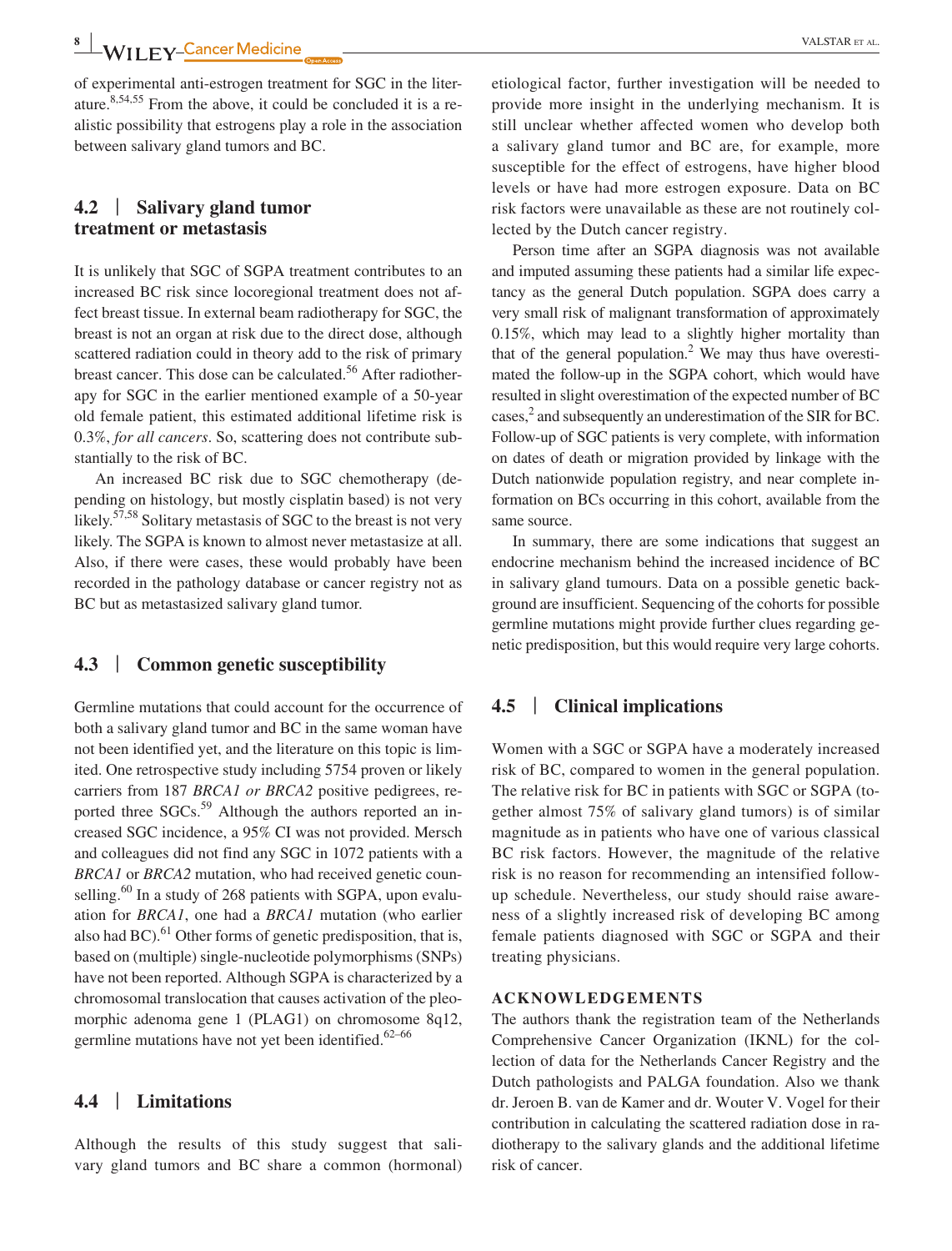#### **AUTHOR CONTRIBUTIONS**

Matthijs Valstar: conceptualization, data curation, formal analysis, investigation, methodology, project administration, resources, validation, visualization, writing - original draft. Michael Schaapveld: data curation, formal analysis, investigation, methodology, resources, validation, visualization, writing—review and editing. Esther van den Broek: conceptualization, data curation, formal analysis, investigation, methodology, project administration, resources, writing—review and editing. Marie-Louise van Velthuysen: conceptualization, data curation, writing—review and editing. Mischa de Ridder: conceptualization, data curation, methodology, project administration, writing—review and editing. Marjanka Schmidt: interpretation of data, writing—review and editing. Boukje van Dijk: data curation, methodology, resources, validation, visualization, writing—review and editing. Alfons Balm: conceptualization, methodology, writing—review and editing, supervision. Ludi Smeele: conceptualization, methodology, writing—review and editing, supervision.

#### **ETHICAL APPROVAL**

Not applicable; all patient information that was provided to the authors, was anonimized beforehand by the two national registries, after the research protocol was approved by their scientific boards.

#### **DATA AVAILABILITY STATEMENT**

Research data are available upon reasonable request.

#### **ORCID**

*Matthijs H. Valstar* **[https://orcid.](https://orcid.org/0000-0002-2415-0893)** [org/0000-0002-2415-0893](https://orcid.org/0000-0002-2415-0893)

#### **REFERENCES**

- 1. de Ridder M, Balm AJM, Smeele LE, Wouters MWJM, van Dijk BAC. An epidemiological evaluation of salivary gland cancer in the Netherlands (1989–2010). *Cancer Epidemiol*. 2015;39:14–20.
- 2. Valstar M, de Ridder M, van den Broek E, et al. Salivary gland pleomorphic adenoma in the Netherlands: a nationwide observational study of primary tumor incidence, malignant transformation, recurrence, and risk factors for recurrence. *Oral Oncol*. 2017;66:93–99.
- 3. Andreasen S, Therkildsen MH, Bjørndal K, Homøe P. Pleomorphic adenoma of the parotid gland 1985–2010: a Danish nationwide study of incidence, recurrence rate, and malignant transformation. *Head Neck*. 2016;38:E1364–E1369.
- 4. Gnepp D. Malignant mixed tumors of the salivary glands: a review. *Pathol Annu*. 1993;28:279–328.
- 5. Przewoźny T, Stankiewicz C. Neoplasms of the parotid gland in northern Poland, 1991–2000: an epidemiologic study. *Eur Arch Otorhinolaryngol*. 2004;261:369–375.
- 6. Bradley PJ, McGurk M. Incidence of salivary gland neoplasms in a defined UK population. *Br J Oral Maxillofac Surg*. 2013;51:399–403.
- 7. Pia-Foschini M. Salivary gland-like tumours of the breast: surgical and molecular pathology. *J Clin Pathol*. 2003;56:497–506.
- 8. Murase R, Sumida T, Ishikawa A, et al. Novel therapeutic strategies for malignant salivary gland tumors: lessons learned from breast cancer. *Int J Otolaryngol*. 2011;2011:1–9.
- 9. Camelo-Piragua SI, Habib C, Kanumuri P, Lago CE, Mason HS, Otis CN. Mucoepidermoid carcinoma of the breast shares cytogenetic abnormality with mucoepidermoid carcinoma of the salivary gland: a case report with molecular analysis and review of the literature. *Hum Pathol*. 2009;40:887–892.
- 10. Marchiò C, Weigelt B, Reis-Filho JS. Adenoid cystic carcinomas of the breast and salivary glands (or "The strange case of Dr Jekyll and Mr Hyde" of exocrine gland carcinomas). *J Clin Pathol*. 2010;63:220–228.
- 11. Skálová A, Vanecek T, Sima R, et al. Mammary analogue secretory carcinoma of salivary glands, containing the ETV6-NTRK3 fusion gene: a hitherto undescribed salivary gland tumor entity. *Am J Surg Pathol*. 2010;34:599–608.
- 12. Boukheris H, Curtis R, Land C, Dores G. Incidence of carcinoma of the major salivary glands according to the WHO classification, 1992 to 2006: a population-based study in the United States. *Cancer Epidemiol Biomarkers Prev*. 2009;18:2899–2906.
- 13. Bjørndal K, Krogdahl A, Therkildsen MH, et al. Salivary gland carcinoma in Denmark 1990–2005: a national study of incidence, site and histology. Results of the Danish Head and Neck Cancer Group (DAHANCA). *Oral Oncol*. 2011;47:677–682.
- 14. Wong MHW, Dobbins TA, Tseung J, et al. Oestrogen receptor beta expression in pleomorphic adenomas of the parotid gland. *J Clin Pathol*. 2009;62:789–93.
- 15. Speirs V. Oestrogen receptor b in breast cancer: good, bad or still too early to tell? *J Pathol*. 2002;197:143–147.
- 16. Marques YMFS, Giudice FS, Freitas VM, Abreu e Lima M do CC, Hunter KD, Speight PM Machado de Sousa SCO. Oestrogen receptor β in adenoid cystic carcinoma of salivary glands. *Histopathology*. 2012;60:609–616.
- 17. Dost P, Kaiser S. Ultrasonographic biometry in salivary glands. *Ultrasound Med Biol*. 1997;23:1299–1303.
- 18. Micheli A, Mariotto A, Giorgi Rossi A, Gatta G, Muti P. The prognostic role of gender in survival of adult cancer patients. *Eur J Cancer*. 1998;34:2271–2278.
- 19. Gove WR, Hughes M. Possible causes of the apparent sex differences in physical health: an empirical investigation. *Am Sociol Rev*. 1979;44:126–146.
- 20. Cleary PD, Mechanic D, Greenley JR. Sex differences in medical care utilization: an empirical investigation. *J Health Soc Behav*. 1982;23:106–119.
- 21. Berg J, Hutter R, Foote F Jr. The unique association between salivary gland cancer and breast cancer. *JAMA*. 1968;204:771–774.
- 22. Moertel C, Elveback L. The association between salivary gland cancer and breast cancer. *JAMA*. 1969;210:306–308.
- 23. Dunn J, Kay U, Bragg SC, Gardipee C. Breast cancer risk following a major salivary gland carcinoma. *Cancer*. 1972;29:1343–1346.
- 24. Prior P, Waterhouse J. Second primary cancers in patients with tumours of the salivary glands. *Br J Cancer*. 1977;36:362–368.
- 25. Biggar R, Curtis R, Hoffman D, Flannery J. Second primary malignancies following salivary gland cancers. *Br J Cancer*. 1983;47:383–386.
- 26. Abbey L, Schwab B, Landau G, Perkins E. Incidence of second primary breast cancer among patients with a first primary salivary gland tumor. *Cancer*. 1984;54:1439–1442.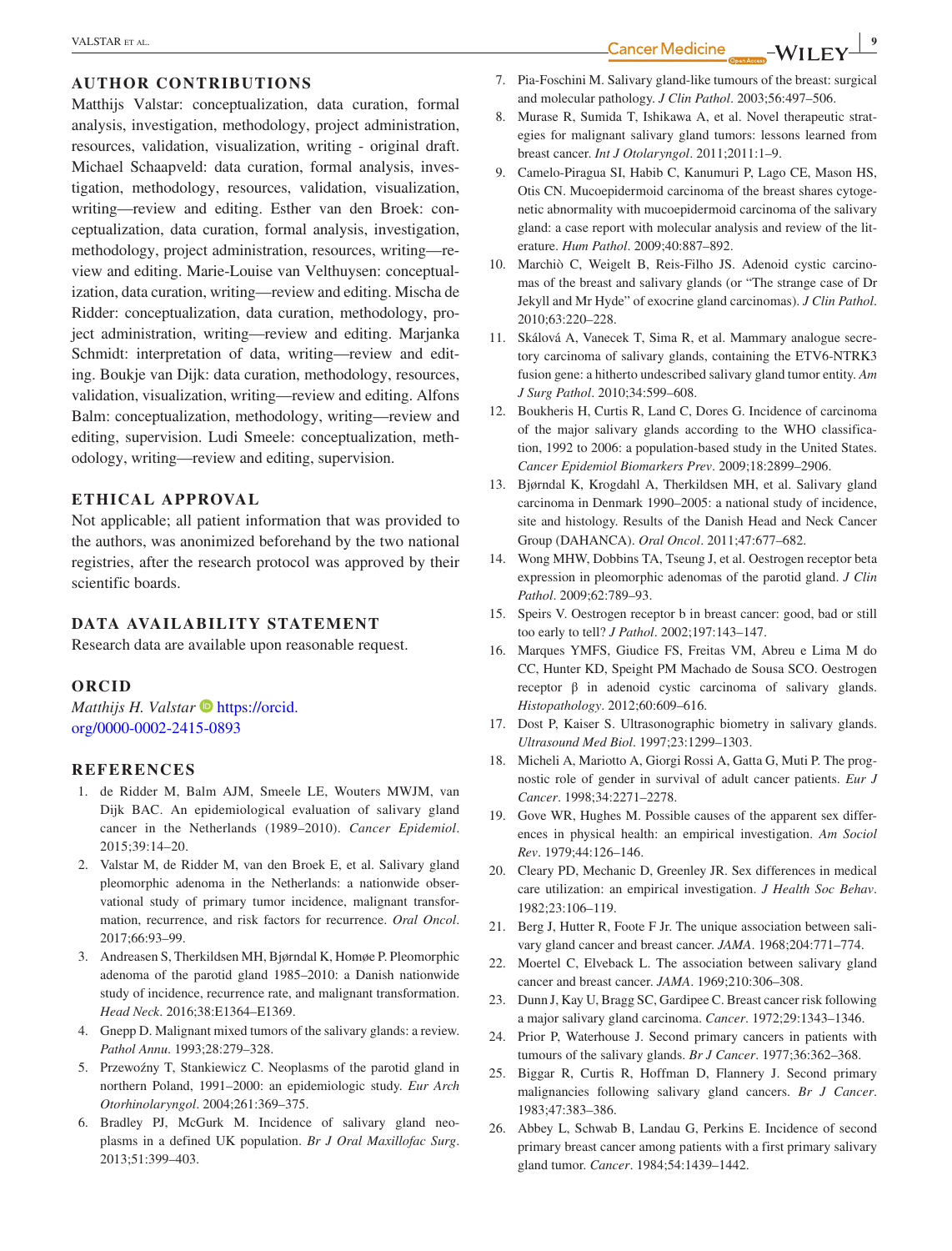**<sup>10</sup> |** VALSTAR et al.

- 27. Sun EC, Curtis R, Melbye MGJ. Salivary gland cancer in the United States. *Cancer Epidemiol Biomarkers Prev*. 1999;8:1095–1100.
- 28. In der Maur CD, Klokman WJ, van Leeuwen FE, Tan IB, Rutgers EJT, Balm AJM. Increased risk of breast cancer development after diagnosis of salivary gland tumour. *Eur J Cancer*. 2005;41:1311–1315.
- 29. Horn-Ross P, Morrow M, Ljung B. Menstrual and reproductive factors for salivary gland cancer risk in women. *Epidemiology*. 1999;10:528–530.
- 30. Yesensky J, Kyrillos A, Kuchta K, Yao K, Chi-Hsiung W, Bhayani M. Risk of development of second primary head and neck cancer following an index breast cancer. *Otolaryngol - Head Neck Surg*. 2018;158:303–308.
- 31. Brenner H, Gefeller O, Hakulinen T. Period analysis for "up-todate" cancer survival data: theory, empirical evaluation, computational realisation and applications. *Eur J Cancer*. 2004;40:326–335.
- 32. Breslow NE, Day NE. Statistical methods in cancer research. Volume II--The design and analysis of cohort studies. Breslow NE, Day NE, *IARC Scientific Publications*. 1987;82:1–406.
- 33. Dutch Cancer Registry (IKNL). [https://www.cijfersoverkanker.nl/](https://www.cijfersoverkanker.nl/selecties/dataset_1/img5c52d02a1f8fa) [selecties/dataset\\_1/img5c52d02a1f8fa](https://www.cijfersoverkanker.nl/selecties/dataset_1/img5c52d02a1f8fa)
- 34. World Cancer Research Fund and American Institute for Cancer. Breast Cancer Report. 2018; Available from: [https://www.wcrf.](https://www.wcrf.org/dietandcancer/cancer-trends/breast-cancer-statistics) [org/dietandcancer/cancer-trends/breast-cancer-statistics](https://www.wcrf.org/dietandcancer/cancer-trends/breast-cancer-statistics)
- 35. Brown SBHS. Endogenous estrogens and the risk of breast, endometrial, and ovarian cancers. *Steroids*. 2015;99(Pt A):8–10.
- 36. Folkerd E, Dowsett M. Sex hormones and breast cancer risk and prognosis. *Breast*. 2013;2:S38–43.
- 37. Samavat H, Kurzer M. Estrogen metabolism and breast cancer. *Cancer Lett*. 2015;356:231–243.
- 38. Chuffa L, Lupi-Júnior L, Costa A, Amorim J, Seiva F. The role of sex hormones and steroid receptors on female reproductive cancers. *Steroids*. 2017;118.
- 39. Santen R, Yue W, Wang J. Estrogen metabolites and breast cancer. *Steroids*. 2015;99(Pt A):61–66.
- 40. Simin J, Tamimi R, Lagergren J, Adami H, Brusselaers N. Menopausal hormone therapy and cancer risk: an overestimated risk? *Eur J Cancer*. 2017;84:60–68.
- 41. World Health Organization IA for R on C. IARC monographs on the evaluation of carcinogenic risks to humans volume 91: Combined estrogen-progestogen contraceptives and combined estrogen-progestogen menopausal therapy. 2007. 1–528p.
- 42. Gierisch J, Coeytaux R, Urrutia R, et al. Oral contraceptive use and risk of breast, cervical, colorectal, and endometrial cancers: a systematic review. *Cancer Epidemiol Biomarkers Prev*. 2013;22:1931–1943.
- 43. Lahmann P, Hoffmann K, Allen N, et al. Body size and breast cancer risk: findings from the European Prospective Investigation into Cancer And Nutrition (EPIC). *Int J Cancer*. 2004;111:762–771.
- 44. Key T, Appleby P, Reeves G, et al. Body mass index, serum sex hormones, and breast cancer risk in postmenopausal women. *J Natl Cancer Inst*. 2003;95:1218–1226.
- 45. Barrera J, Shroyer K, Said S, et al. Estrogen and progesterone receptor and p53 gene expression in adenoid cystic cancer. *Head Neck Pathol*. 2008;2:13–18.
- 46. Dori S, Trougouboff P, David R, Buchner A. Immunohistochemical evaluation of estrogen and progesterone receptors in adenoid cystic carcinoma of salivary gland origin. *Oral Oncol*. 2000;36:450–453.
- 47. Nasser S, Faquin W, Dayal Y. Expression of androgen, estrogen, and progesterone receptors in salivary gland tumors. Frequent

expression of androgen receptor in a subset of malignant salivary gland tumors. *Am J Clin Pathol*. 2003;119:801–806.

- 48. Pires F, da Cruz PD, de Almeida O, Kowalski L. Estrogen receptor expression in salivary gland mucoepidermoid carcinoma and adenoid cystic carcinoma. *Pathol Oncol Res*. 2004;10:166–168.
- 49. Shick P, Riordan G, Foss R. Estrogen and progesterone receptors in salivary gland adenoid cystic carcinoma. *Oral Surg Oral Med Oral Pathol Oral Radiol Endod*. 1995;80:440–444.
- 50. Can N, Lingen MW, Mashek H, et al. Expression of hormone receptors and HER-2 in benign and malignant salivary gland tumors. *Head Neck Pathol*. 2018;12:95–104.
- 51. Kolude B, Adisa A, Adeyemi B, Lawal A. Immunohistochemical expression of oestrogen receptor-α and progesterone receptor in salivary gland tumours. *J Oral Pathol Med*. 2013;42:716–719.
- 52. Williams MD, Roberts D, Blumenschein GR Jr, et al. Differential expression of hormonal and growth factor receptors in salivary duct carcinomas: biologic significance and potential role in therapeutic stratification of patients. *Am J Surg Pathol*. 2007;31:1645–1652.
- 53. Younes M, Honma N. Estrogen receptor β. *Arch Pathol Lab Med*. 2011;135:63–66.
- 54. Keller G, Steinmann D, Quaas A, Grünwald V, Janssen S, Hussein K. New concepts of personalized therapy in salivary gland carcinomas. *Oral Oncol*. 2017;68:103–113.
- 55. Elkin A, Jacobs C. Tamoxifen for salivary gland adenoid cystic carcinoma: report of two cases. *J Cancer Res Clin Oncol*. 2008;134:1151–1153.
- 56. Netherlands Commission on Radiation Dosimetry (NCS). Human Exposure to Ionising Radiation for Clinical and Research Purposes: Radiation Dose & Risk Estimates. 2016.
- 57. Alfieri S, Granata R, Bergamini C, et al. Systemic therapy in metastatic salivary gland carcinomas: a pathology-driven paradigm? *Oral Oncol*. 2017;66:58–63.
- 58. Lagha A, Chraiet N, Ayadi M, et al. Systemic therapy in the management of metastatic or advanced salivary gland cancers. *Oral Oncol*. 2012;48:948–957.
- 59. Shen TK, Teknos TN, Toland AE, Senter L, Nagy R. Salivary Gland Cancer in *BRCA* -positive families. *JAMA Otolaryngol Neck Surg*. 2014;140:1213.
- 60. Mersch J, Jackson MA, Park M, et al. Cancers associated with BRCA1 and BRCA2 mutations other than breast and ovarian. *Cancer*. 2015;121:269–275.
- 61. Lubiński J, Tarnowska C, Jaworowska E, et al. Pleomorphic adenoma of salivary glands does not appear to be a BRCA-1-dependent tumour in a Polish cohort. *Anticancer Res*. 2008;28:3011–3013.
- 62. Bullerdiek J, Raabe G, Bartnitzke S, Böschen C, Schloot W. Structural rearrangements of chromosome Nr 8 involving 8q12-a primary event in pleomorphic ademona of the parotid gland. *Genetica*. 1987;72:85–92.
- 63. Mark JDR. Cytogenetical observations in 100 human benign pleomorphic adenomas: specificity of the chromosomal aberrations and their relationship to sites of localized oncogenes. *Anticancer Res*. 1986;6:299–308.
- 64. Debiec-Rychter M, Van VI, Van Den Broeck C, et al. Histologic localization of PLAG1 (Pleomorphic Adenoma Gene 1) in pleomorphic adenoma of the salivary gland: cytogenetic evidence of common origin of phenotypically diverse cells. *Lab Invest*. 2001;81:1289–1297.
- 65. Katabi N, Gomez D, Klimstra DS, Carlson DL, Lee N, Ghossein R. Prognostic factors of recurrence in salivary carcinoma ex pleomorphic adenoma, with emphasis on the carcinoma histologic subtype: a clinicopathologic study of 43 cases. *Hum Pathol*. 2010;41:927–934.